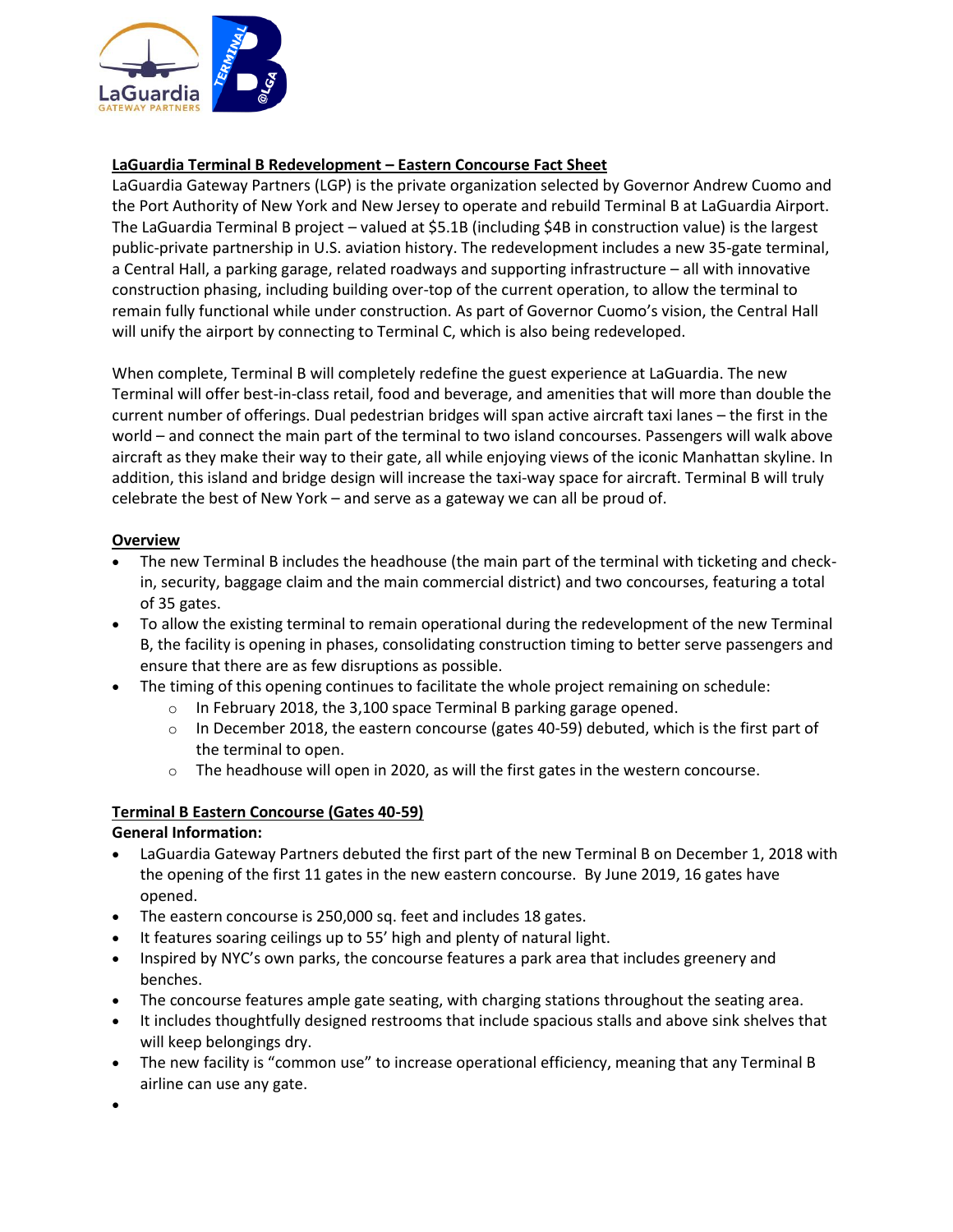

- Air Canada, Southwest Airlines and United Airlines operate all of their flights from the eastern concourse and American Airlines operates select flights.
- The new concourse features Air Canada's Maple Leaf Lounge and the United Club.
- Free unlimited high speed Wi-Fi is offered from the Port Authority of NY and NJ.
- Passengers flying from Gates 40-59 will check-in to the existing Terminal B and travel through a temporary connector to reach the new eastern concourse.

### **Family Amenities:**

- The new concourse features an airport themed children's play area, which includes a 16 foot interactive display.
	- $\circ$  The multi user experience allows kids of all ages to design their own aircraft on a tablet and watch it come to life on a giant digital wall as it takes off from LGA's runway.
- Additional family amenities include 4 family restrooms and a room for nursing mothers.

## **Retail and Restaurant Amenities:**

- The food and retail options have been carefully selected to create the best that New York has to offer throughout the concourse.
- Passengers can enjoy food selections from:
	- o **Shake Shack:** Shake Shack has grown from a humble New York burger stand into a global phenomenon and features 100% all-natural Angus beef burgers, chicken sandwiches and flattop Vienna beef dogs (no hormones or antibiotics – ever), spun-fresh frozen custard, crinkle cut fries, craft beer and wine.
	- o **La Chula Bar and Taqueria:** Authentic 5 star quality Mexican food by Chef Julian Medina redefines what "quick serve" Mexican dining looks like. La Chula at Terminal B feels every bit as authentic as the street location in Harlem, and feeds travelers with the same speed and energy as the outpost in Grand Central Terminal.
	- o **Osteria Fusco:** From acclaimed New York restaurateur Chef Scott Conant, Osteria Fusco features house-made pastas and soulful Italian cooking, served with a thoughtful selection of new and old world wines.
	- o **Kingside:** Founded at the Viceroy Central Park New York, the Kingside at Terminal B is the first airport collaboration from regarded hospitality firm Gerber Group. Kingside features New American classics highlighting fresh, locally-sourced ingredients, paired alongside hand-crafted cocktails.
	- o **Irving Farm Coffee Roasters:** Terminal B features Irving Farm Coffee Roasters, an important fixture on New York's coffee scene since it was founded as a neighborhood café near Gramercy Park in 1996.
	- o **5 Boroughs Food Emporium:** A custom designed concept for Terminal B, 5 Boroughs Food Emporium offers a modern, dynamic energetic marketplace curated with a great selection of snacks, treats, sandwiches, drinks and more from local purveyors serving up a taste of the Big Apple.
- Shopping and service options include:
	- o **District Market:** A NY-style experience that includes curated gifts from 'Made in Queens', through a partnership with the Queens Economic Development Corporation.
	- o **FAO Schwarz:** With its strong NYC heritage, FAO Schwarz offers an unparalleled selection of extraordinary toys that have enchanted generations.